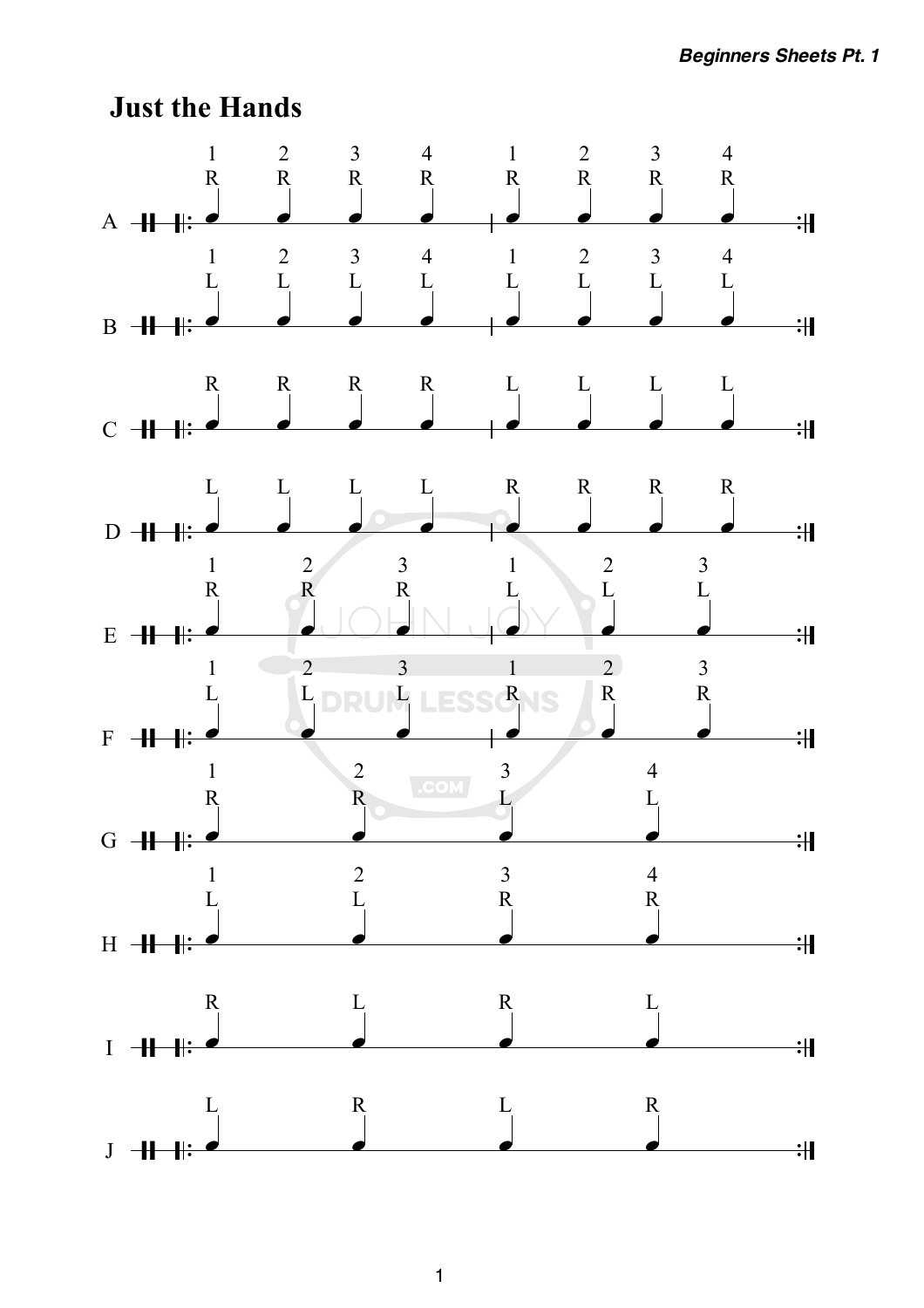## **Just the Feet**

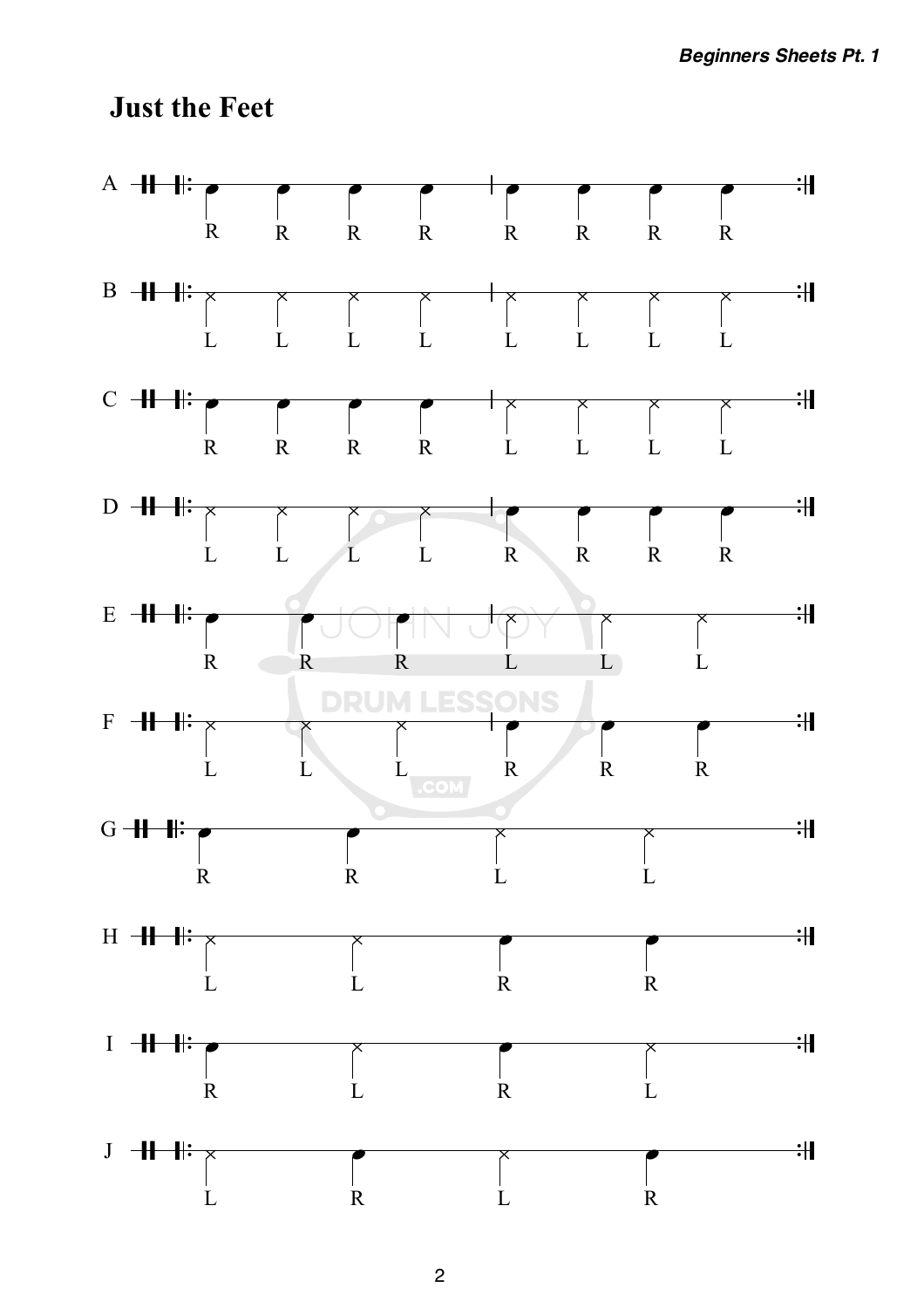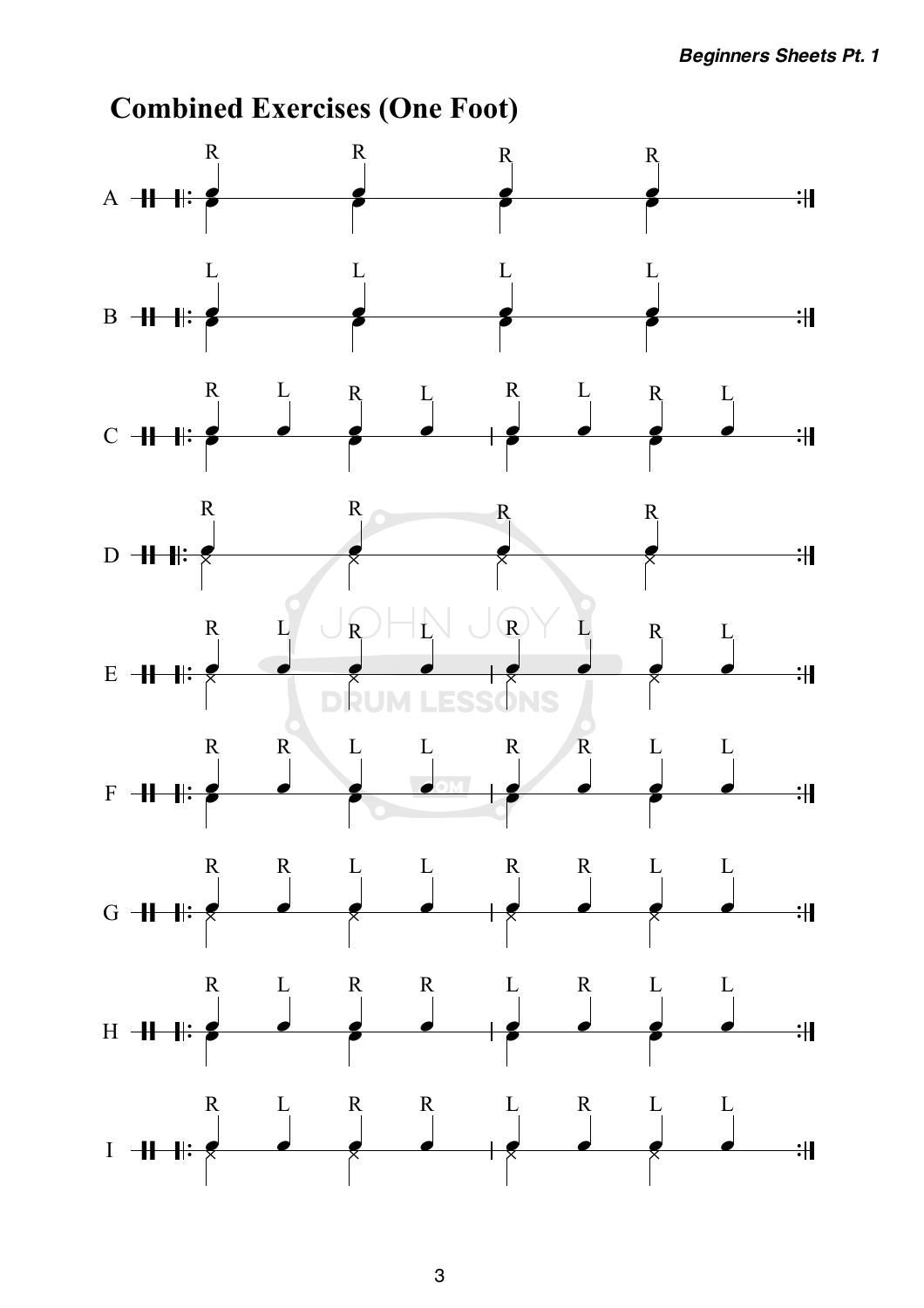

## **Combined Exercises (Both Feet)**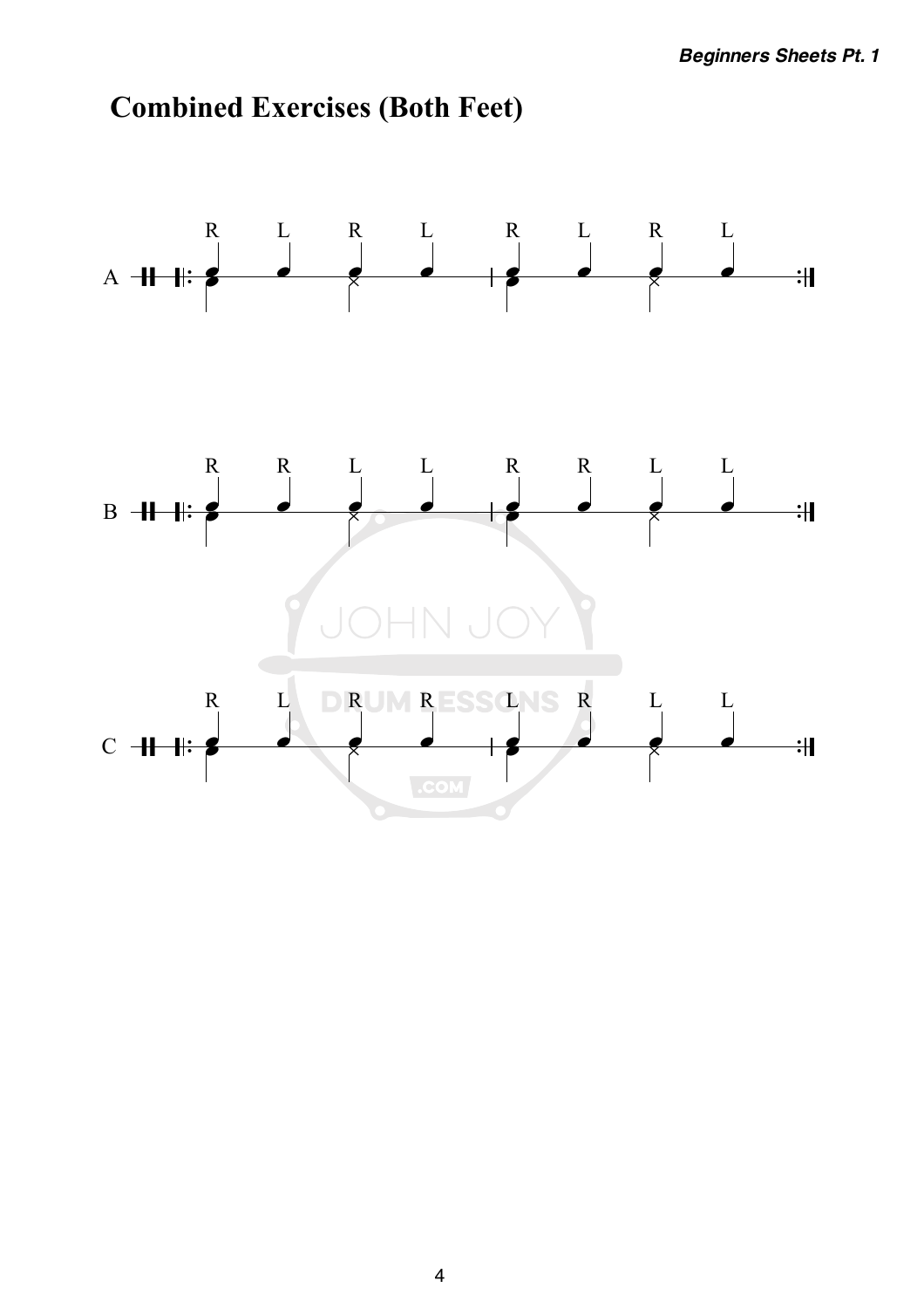## **Rudiments**



Single Paradiddle